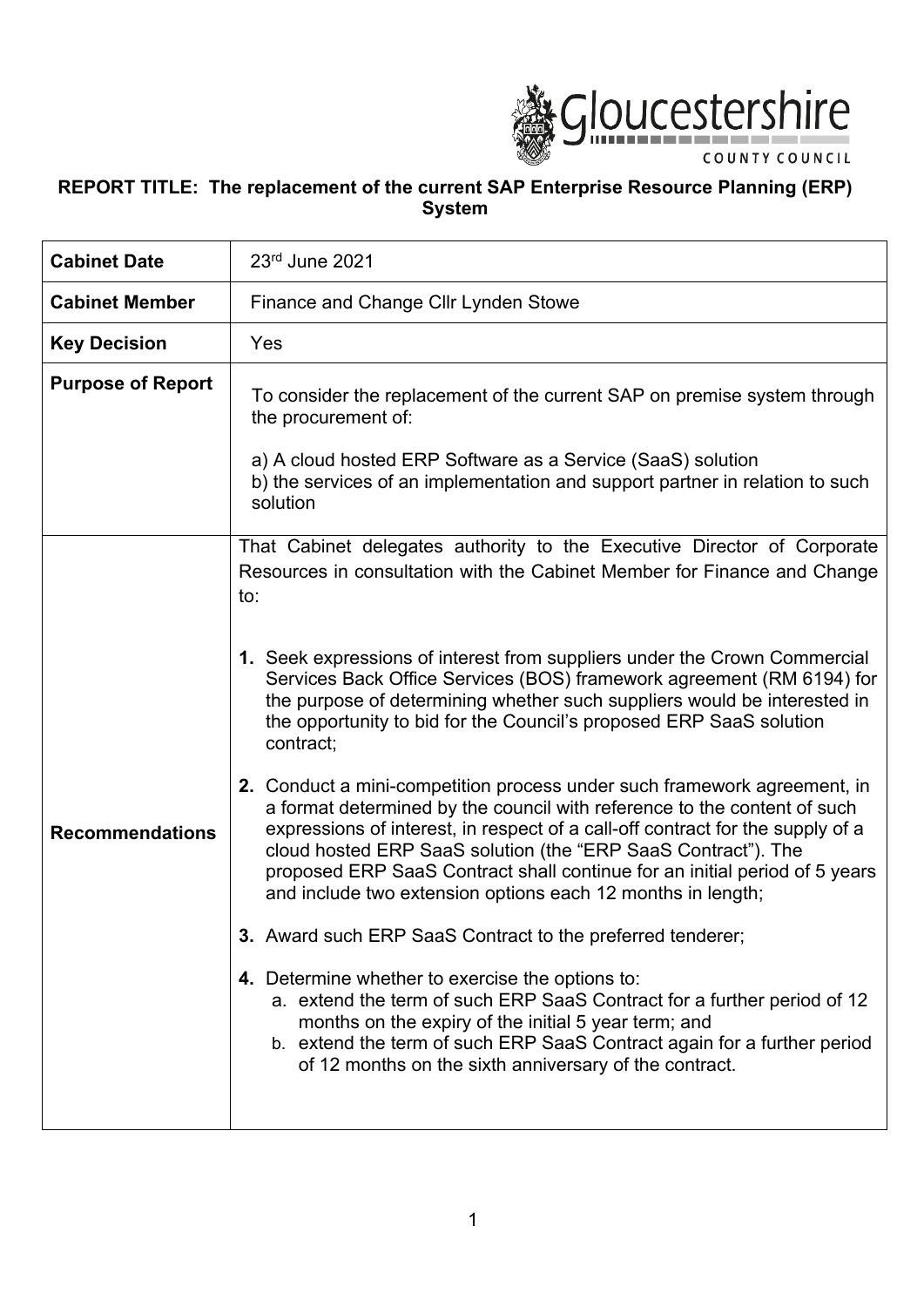| <b>Recommendations</b><br>contd.      | 5. Conduct a mini-competition process under Crown Commercial Services<br>Software Design & Implementation Services (SDIS) Framework (RM6193)<br>in respect of a call-off contract for the supply of implementation and<br>support services (the "Implementation and Support Contract") in relation<br>to:<br>a. the proposed ERP SaaS Contract;<br>b. the support of existing SAP modules and existing applications which<br>do not form part of this programme;<br>c. the supply of support services in respect of the council's existing on-<br>premise SAP solution while the proposed new ERP SaaS Contract is<br>implemented.<br>The proposed Implementation and Support Contract shall continue for an<br>initial period of 5 years and include two extension options each 12 months in<br>length.<br>6. Award such Implementation and Support Contract to the preferred<br>tenderer;<br>7. Determine whether to exercise the options to:<br>a. extend the term of such Implementation and Support Contract for a<br>further period of 12 months on the expiry of the initial 5 year term; and<br>b. extend the term of such Implementation and Support Contract again<br>for a further period of 12 months on the sixth anniversary of the<br>contract |
|---------------------------------------|---------------------------------------------------------------------------------------------------------------------------------------------------------------------------------------------------------------------------------------------------------------------------------------------------------------------------------------------------------------------------------------------------------------------------------------------------------------------------------------------------------------------------------------------------------------------------------------------------------------------------------------------------------------------------------------------------------------------------------------------------------------------------------------------------------------------------------------------------------------------------------------------------------------------------------------------------------------------------------------------------------------------------------------------------------------------------------------------------------------------------------------------------------------------------------------------------------------------------------------------------------------|
| <b>Reasons for</b><br>recommendations | The council's current SAP solution, which provides HR, payroll, finance and<br>procurement functionality does not provide the transformation and digital<br>tools that GCC require in the future.<br>A decision to introduce a modern, efficient cloud hosted Enterprise Resource<br>Planning (ERP) system will transform the user experience for staff and<br>managers and provide a range of digital tools to support day to day<br>operations in line with the Council's Digital Strategy.<br>Moving to a modern cloud hosted ERP Software as a Service (Saas) solution<br>will support the ICT strategy to move applications to cloud hosted solutions<br>and hardware estate out of the data centre and if the council were able to<br>implement an ERP SaaS solution before December 2023 there would be a<br>cost avoidance of £0.5m which would be required to keep SAP servers<br>running.<br>Extensive soft market testing and two comprehensive reviews confirmed that<br>a cloud hosted ERP SaaS solution would deliver improved usability and<br>increase the efficiency of business processes.                                                                                                                                                  |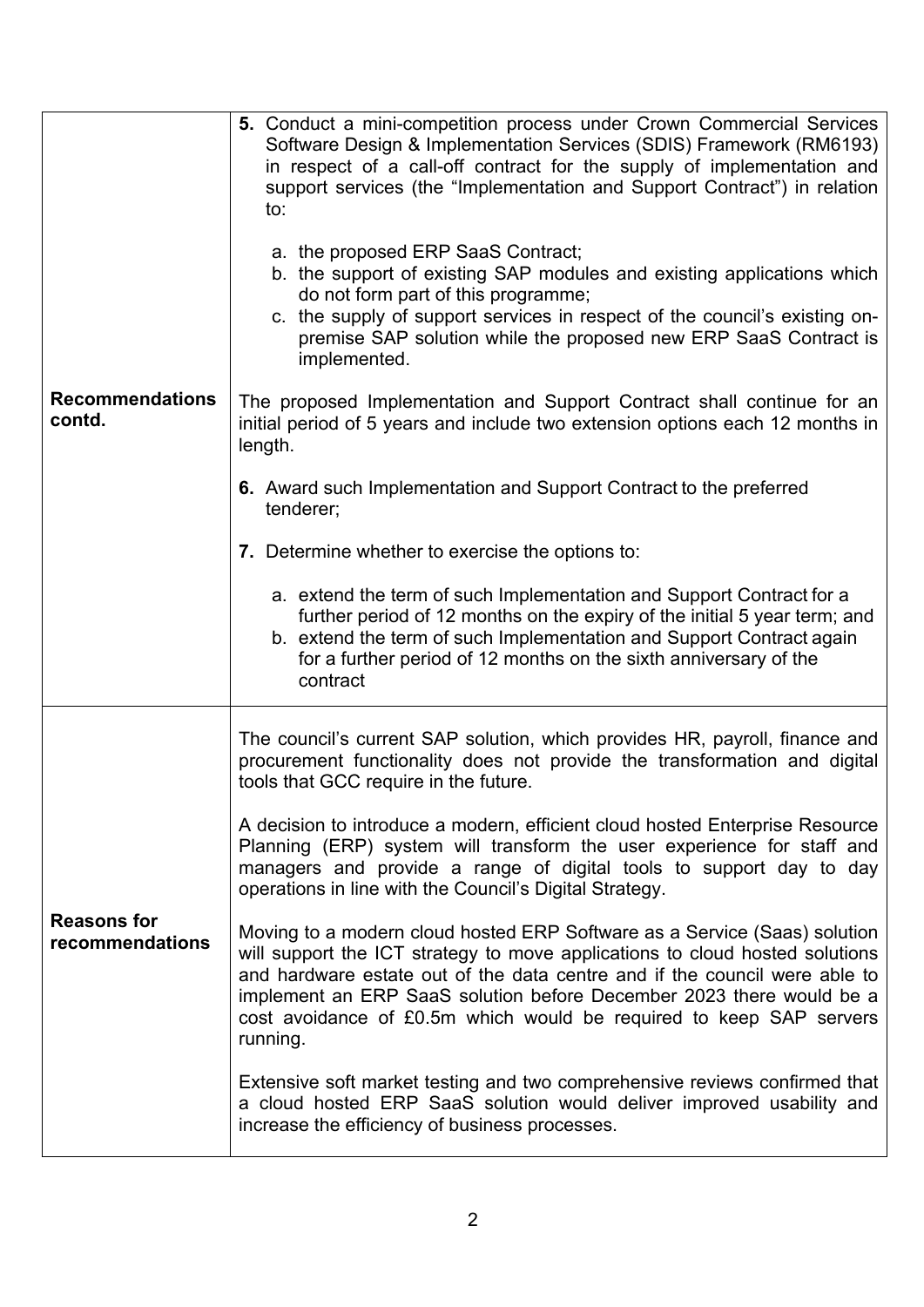| <b>Resource</b><br><b>Implications</b> | The estimated implementation costs and the on-going revenue running costs<br>are deemed to be commercially sensitive and are therefore included in an<br>exempt annex.<br>This report recommends the procurement of an ERP SaaS Contract and an                                                                                                                                                                                                                                                                                                                                                                                                                                                                |
|----------------------------------------|----------------------------------------------------------------------------------------------------------------------------------------------------------------------------------------------------------------------------------------------------------------------------------------------------------------------------------------------------------------------------------------------------------------------------------------------------------------------------------------------------------------------------------------------------------------------------------------------------------------------------------------------------------------------------------------------------------------|
|                                        | Implementation and Support Contract. The implementation costs will be a<br>combination of capital and revenue costs so will be funded from a<br>combination of the Transformation Reserve and the Digital / ICT Roadmap<br>capital budget. The exact split between revenue and capital will not be known<br>until the detailed tender submissions have been received.                                                                                                                                                                                                                                                                                                                                          |
|                                        | Funding for the implementation and the on-going revenue costs will be met<br>from within existing budgets                                                                                                                                                                                                                                                                                                                                                                                                                                                                                                                                                                                                      |
|                                        | See Annex 1 for cost breakdown (exempt)                                                                                                                                                                                                                                                                                                                                                                                                                                                                                                                                                                                                                                                                        |
| <b>Background</b><br><b>Documents</b>  | None                                                                                                                                                                                                                                                                                                                                                                                                                                                                                                                                                                                                                                                                                                           |
| <b>Statutory Authority</b>             | Section 1 of the Localism Act 2011                                                                                                                                                                                                                                                                                                                                                                                                                                                                                                                                                                                                                                                                             |
| <b>Divisional</b><br>Councillor(s)     |                                                                                                                                                                                                                                                                                                                                                                                                                                                                                                                                                                                                                                                                                                                |
| <b>Officer</b>                         | Name: Cheryl Millyard<br>Tel. no: 01452 324100<br>Email: cheryl.millyard@gloucestershire.gov.uk                                                                                                                                                                                                                                                                                                                                                                                                                                                                                                                                                                                                                |
| <b>Timeline</b>                        | Cabinet approval - June 2021<br>Consultant appointed and commences work on developing user<br>requirements - August 2021<br>Dependant on the outcome of the procurement process the following<br>timescales will apply:-<br><b>ERP SaaS Contract</b> – commences between July 2022 and<br>Ξ.<br>May 2023<br>Implementation and Support Contract relating to the<br>provision of implementation and support services in<br>respect of the ERP SaaS Contract and also the support of<br>the council's on premise solution - commences between<br>April 2022 and May 2023<br>• Go Live – between December 2023 and November 2024<br>Decommission SAP on-premise servers - between March<br>2024 and February 2025 |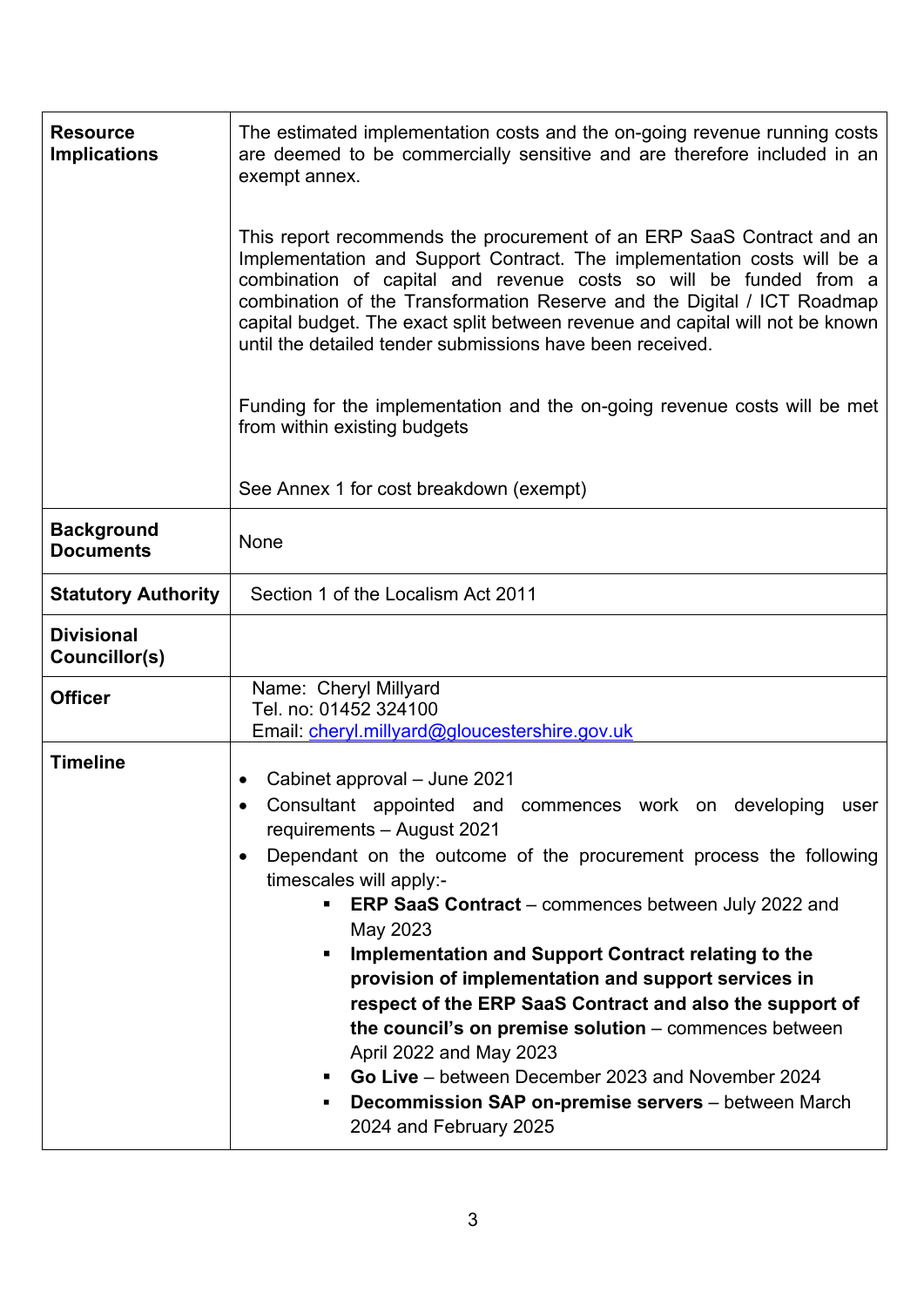# **Background**

- **1.** SAP currently provides GCC with Enterprise Resource Planning (ERP) software to undertake the following functions; HR, payroll, finance, procurement and employee and manager self-service. SAP ERP is a business-critical system that allows us to fulfil our operational statutory and legislative obligations which include payments to staff and suppliers for the County Council and provides traded services for City Council, Gloucestershire Constabulary and Schools.
- **2.** It has been used since 2007, with little investment, and is now considered to be largely out-dated, not user friendly and does not support the Council's digital strategy.
- **3.** The current SAP system runs on servers owned by GCC that sit in the GCC managed data centre. Over the next 5 years these systems will be migrated to cloud in line with the ICT strategy. SAP is installed on a large number of these servers and is a priority to de-commission.
- **4.** In 2027 SAP will withdraw support for the council's SAP on-premise software solution.
- **5.** Soft market research was carried out in December 2020 to:
	- Assess market capacity and flexibility to meet the council's requirements
	- Understand the market's ability to deliver these requirements
	- Understand advances in functionality and products that may be of interest to help inform the council's proposed procurement approach;
	- Assess the potential level of interest in bidding for the proposed ERP SaaS Contract and Implementation and Support Contract. The Council had no predetermined approach concerning any future procurement hence sought to explore the most cost effective options available to it.
	- Understand the indicative costs associated with such routes to market.
- **6.** Responses were received from 4 different software as a service suppliers and 10 different system implementers.
- **7.** The introduction of a cloud hosted ERP SaaS solution will affect every user of the current SAP system. It is clear that the deployment of the technology alone will not deliver the desired outcomes; changes to business processes and improvements in the way that staff work will be required going forward. To ensure this change is managed effectively dedicated resource will be allocated to manage business impact, to engage with stakeholders and to develop on-line training and support material.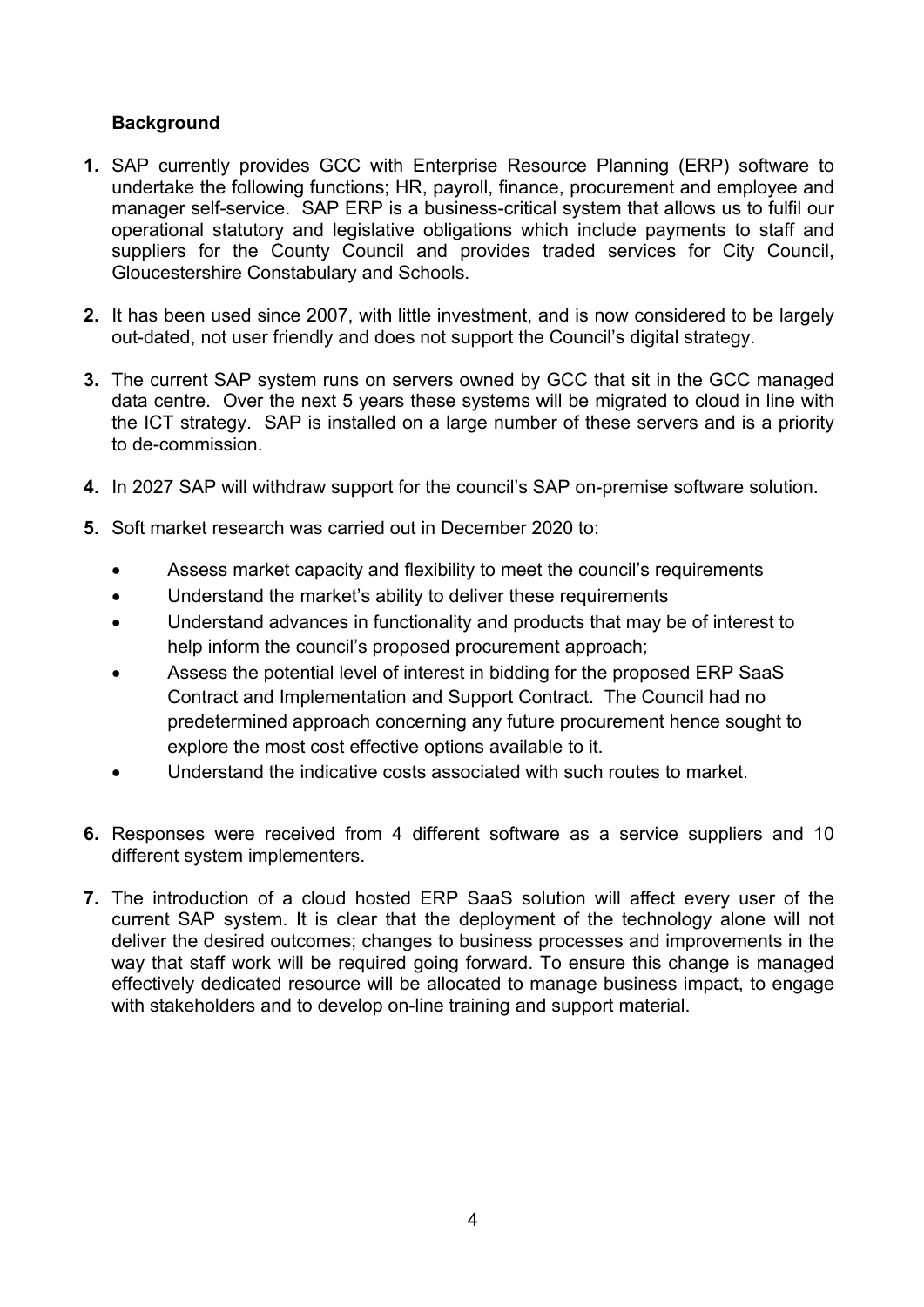## **Options**

### **8. Option 1: Do nothing; allow the current SAP system to go out of support, extend the data centre contract and upgrade the associated hardware and operating system components**

The SAP system is a critical support service needed to enable the council to operate effectively and meet its statutory duties including paying staff and suppliers. Not replacing the ERP system and allowing it to operate when not supported could result in service users and staff being adversely impacted if the Council is unable to pay suppliers or purchase goods/services for them. There would also be a high risk of security breaches resulting in fines and loss of reputation.

Users would continue to struggle with out-dated and user unfriendly tools and the digital strategy would be severely impacted.

If the Council does nothing it will not be possible to de-commission the data centre and an additional investment of £500k will be required for SAP servers (hardware and software) in December 2023

This option is not recommended.

**Option 2: Seek expressions of Interest in relation to the proposed ERP SaaS Contract and then conduct mini-competition processes under the framework agreements identified in the "Recommendations" section of this report in respect of the proposed ERP SaaS Contract and Implementation and Support Contract**

The council's rationale for procuring the proposed ERP SaaS Contract and the Implementation and Support Contract is that:

- The Council relies on a robust ERP system in order to operate effectively and meet its statutory duties including payment staff and suppliers.
- The implementation of a cloud hosted ERP SaaS is in line with the Council's digital strategy which recommends the introduction of modern, digital tools which are user friendly and have the capacity to improve the efficiency and effectiveness of processes
- The ICT strategy is to move applications that are currently hosted in the GCC managed data centre onto cloud hosted solutions
- If the council is able to implement a cloud based ERP SaaS solution by December 2023 it will be able to avoid making a further investment of £500k which would otherwise be required to up-grade the hardware and operating software on the existing SAP servers which go "end of life" in December 2023.

This option is recommended.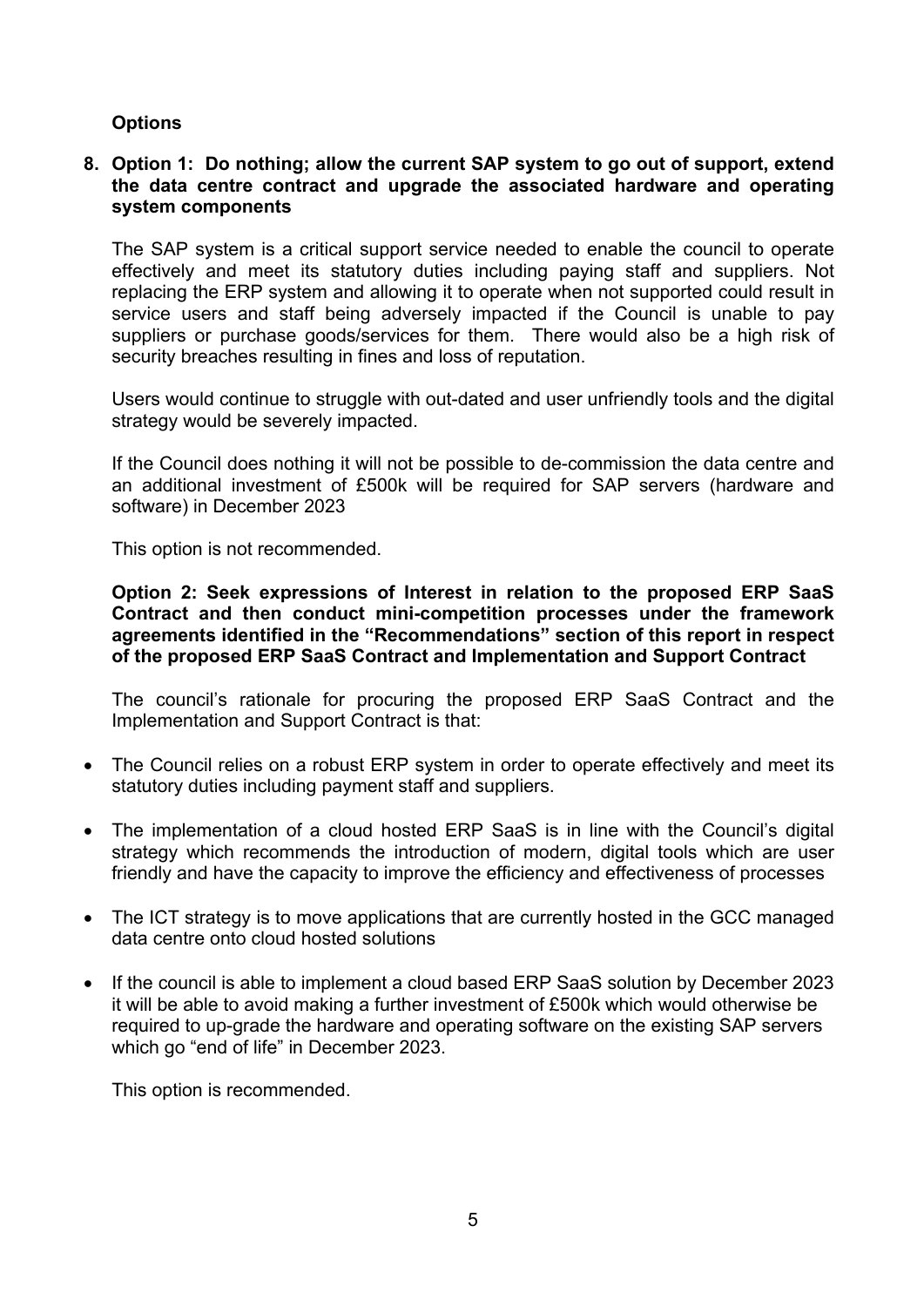# **Project Risks**

The key risks are identified as:

### **9. Challenge(s) to Awards –**

There is a risk in respect of any contract award that such award may be subject to legal challenge under the Public Contract Regulations 2015 ("PCRs").

The council shall seek to mitigate such risk in respect of the proposed ERP SaaS Contract by:

- a. first seeking expressions of interest from framework suppliers in order to establish whether such suppliers would be interested in the opportunity to bid for the Council's proposed ERP SaaS solution contract, thereby enabling the council to determine an appropriate format for the council's proposed mini-competition process;
- b. conducting a mini-competition process in accordance with the rules of the framework (that is, rather than make a direct contract award without competition); and
- c. issuing a voluntary standstill letter to all suppliers on the framework before awarding such contract;

The council shall seek to mitigate such risk in respect of the proposed Implementation and Support Contract by:

- a. conducting a mini-competition process in accordance with the rules of the framework (that is, rather than make a direct contract award without competition); and
- b. issuing a voluntary standstill letter to those suppliers on the framework who provided bids in the mini competition before awarding such contract.
- **10. Timescales impact successful transition** *–* The Council will seek to mitigate this by robust project planning and securing dedicated project resources including a consultant for gathering business requirements and preparation of Invitation to tenders.
- **11. Inadequate resourcing of skills and/or loss of key personnel during the project's lifecycle.** The Council will seek to mitigate this by backfilling for subject matter experts involved in the implementation.
- **12. Responses to ITT exceeds budget** From the Soft Market Testing the council is confident that costs can be managed within existing resources.

## **Financial implications**

- **13.** The estimated implementation costs and the on-going revenue running costs are deemed to be commercially sensitive and are therefore included in an exempt annex (Annex 1).
- **14.** The report recommends the procurement of the proposed ERP SaaS Contract and the Implementation and Support Contract as a service solution. The implementation costs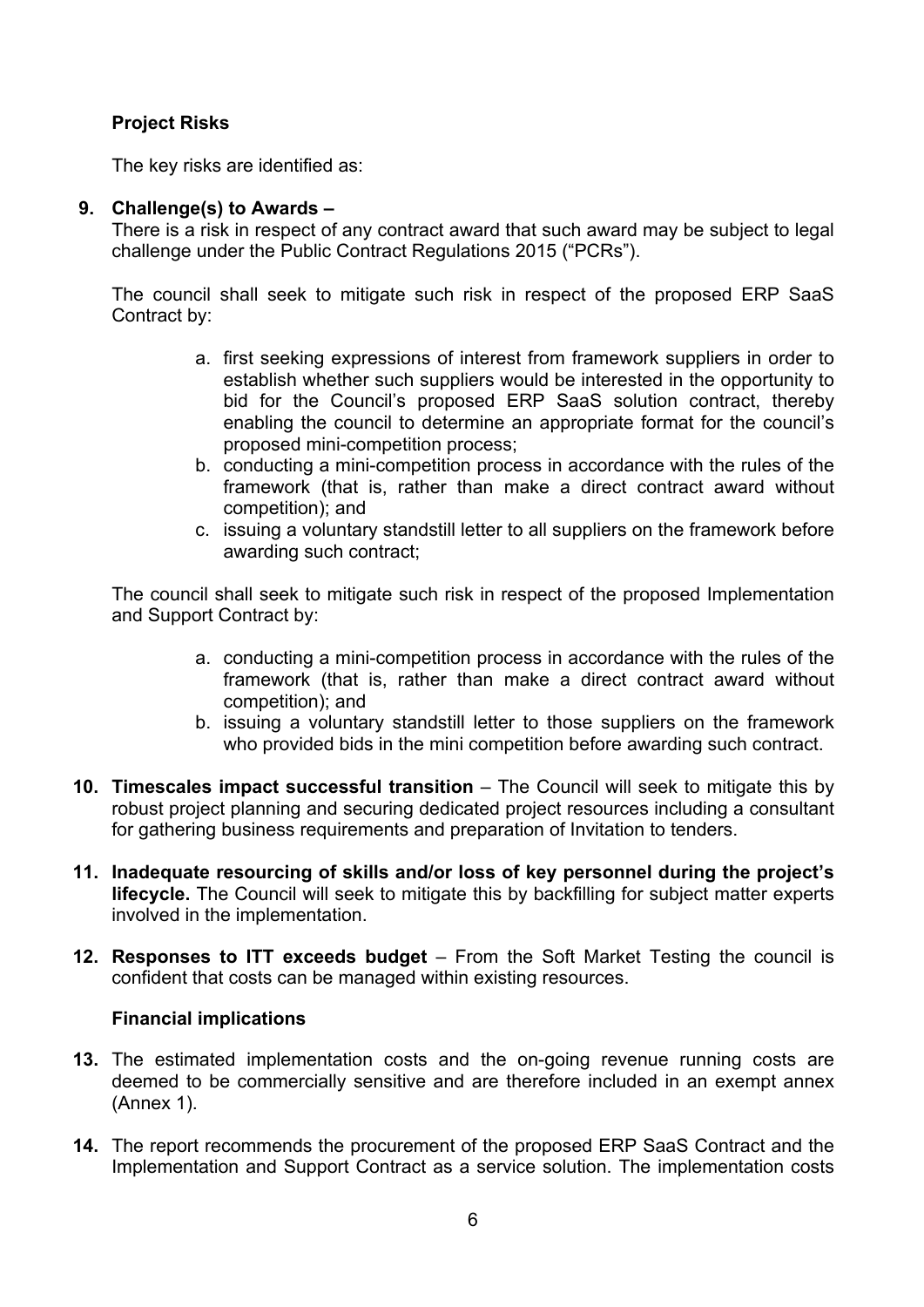will be a combination of capital and revenue costs and will be funded from a combination of the existing Transformation and ICT Reserves and the Digital / ICT Roadmap capital budget. The exact split between revenue and capital will not be known until the detail bids have been received.

**15.** The on-going revenue costs will be funded from within existing Corporate Resources budgets

### **Climate change implications**

None

### **Equality implications**

Has an Equalities Impact Assessment (EIA) been completed? Yes

### **Data Protection Impact Assessment (DPIA) implications**

**16.** All current arrangements and mitigations implemented with support of the Information Management Service (IMS) will be transitioned to the new cloud hosted solution where applicable. The Data Protection Impact Assessment is currently being drafted with the support of IMS, however the full scope of the implications will not be understood until the chosen supplier is confirmed and their approach is understood.

#### **Social value implications**

**None** 

#### **Consultation feedback**

- a. Consultation with key stakeholders took place during 2 SAP reviews in 2017 and 2019 to determine future requirements for the core services for HR, Payroll, Finance and Procurement. This has determined that whilst the current on-premise version of SAP provides a robust industrial base it does not provide a modern, user friendly tools available on any device. Further stakeholder engagement will take place once the decision to replace the current ERP system has been approved by Cabinet.
- b. A cross service project group has been set up which includes BSC, Strategic Procurement, Finance, IMS, HR, ICT and Legal Services.
- **17.** Soft market testing has been undertaken and responses received from four software as a service providers and ten system implementers.
- **18.** External specialist IT Legal procurement advice was also obtained with regard to the risks associated with the options for procurement of a new cloud hosted ERP SaaS solution.